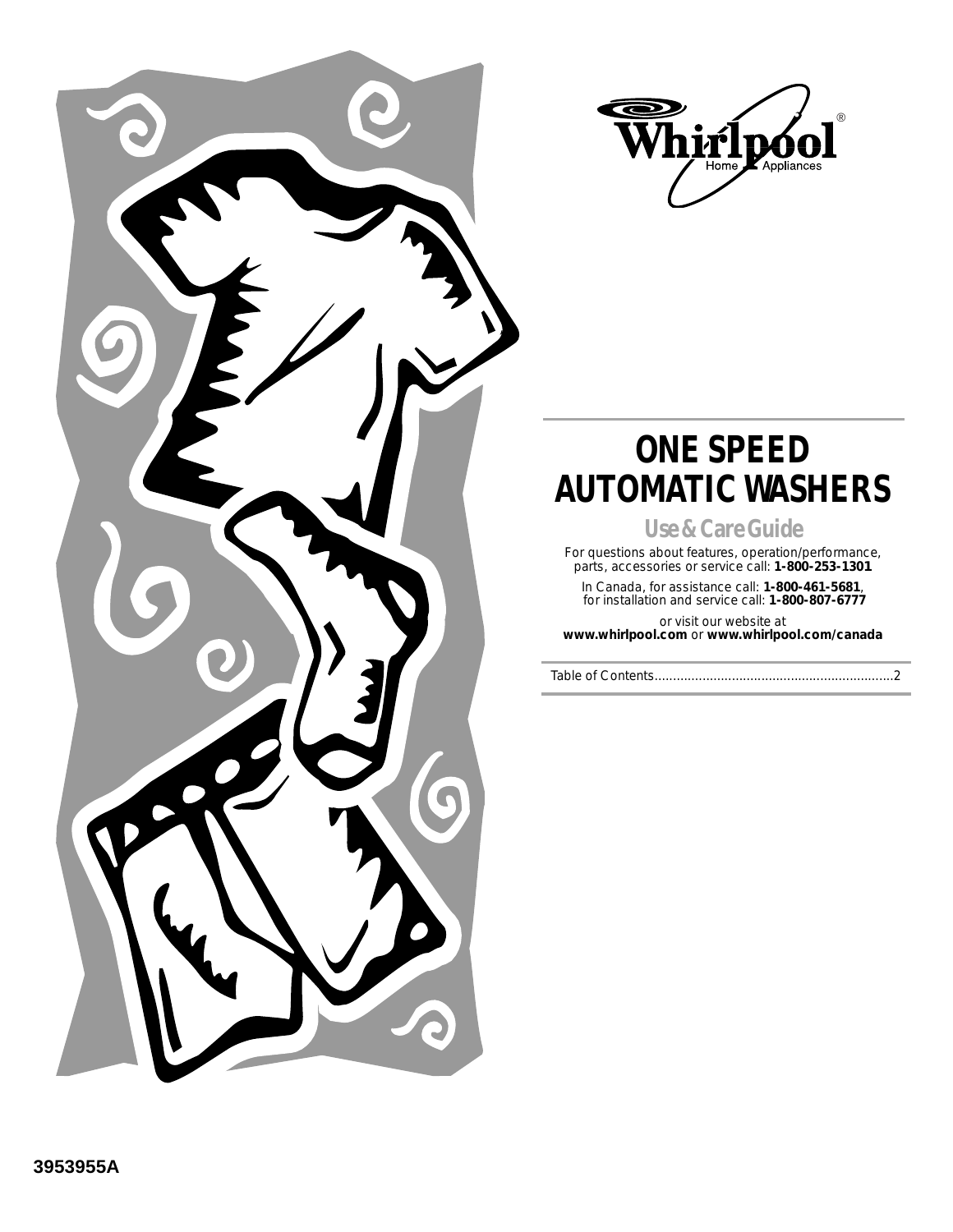# **TABLE OF CONTENTS**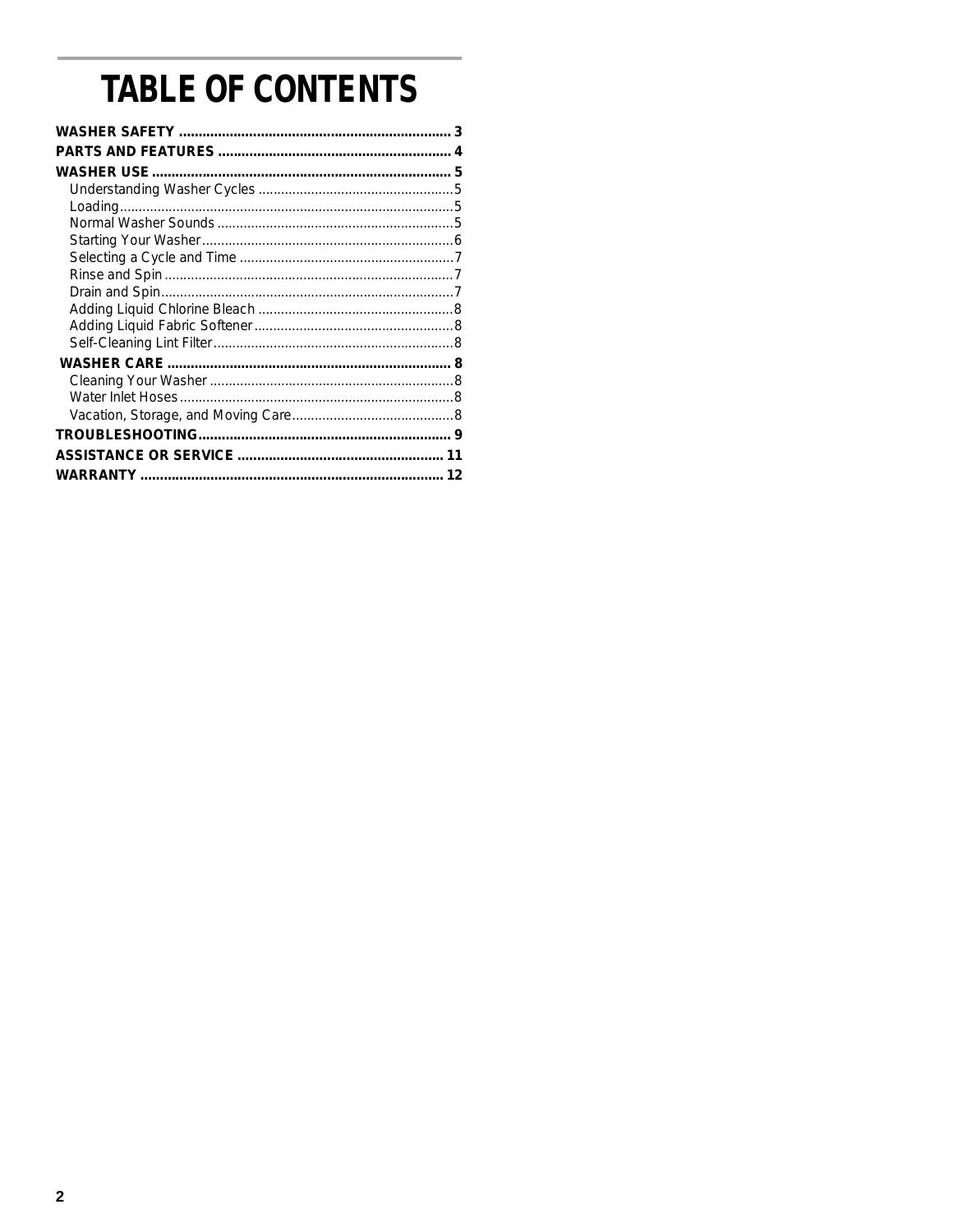# **WASHER SAFETY**

### **Your safety and the safety of others are very important.**

We have provided many important safety messages in this manual and on your appliance. Always read and obey all safety messages.



This is the safety alert symbol.

This symbol alerts you to potential hazards that can kill or hurt you and others. All safety messages will follow the safety alert symbol and either the word "DANGER" or "WARNING." These words mean:

**You can be killed or seriously injured if you don't immediately follow instructions.**

**You can be killed or seriously injured if you don't follow instructions.**

All safety messages will tell you what the potential hazard is, tell you how to reduce the chance of injury, and tell you what can happen if the instructions are not followed.

### **IMPORTANT SAFETY INSTRUCTIONS**

WARNING: To reduce the risk of fire, electric shock, or injury to persons when using the washer, follow basic precautions, including the following:

- Read all instructions before using the washer.
- Do not wash articles that have been previously cleaned in, washed in, soaked in, or spotted with gasoline, dry-cleaning solvents, other flammable, or explosive substances as they give off vapors that could ignite or explode.
- Do not add gasoline, dry-cleaning solvents, or other flammable, or explosive substances to the wash water. These substances give off vapors that could ignite or explode.
- Under certain conditions, hydrogen gas may be produced in a hot water system that has not been used for 2 weeks or more. HYDROGEN GAS IS EXPLOSIVE. If the hot water system has not been used for such a period, before using the washing machine, turn on all hot water faucets and let the water flow from each for several minutes. This will release any accumulated hydrogen gas. As the gas is flammable, do not smoke or use an open flame during this time.
- Do not allow children to play on or in the washer. Close supervision of children is necessary when the washer is used near children.
- Before the washer is removed from service or discarded, remove the lid.
- Do not reach into the washer if the tub or agitator is moving.
- Do not install or store the washer where it will be exposed to the weather.
- Do not tamper with controls.
- Do not repair or replace any part of the washer or attempt any servicing unless specifically recommended in this Use and Care Guide or in published user-repair instructions that you understand and have the skills to carry out.
- See Installation Instructions for grounding requirements.

### **SAVE THESE INSTRUCTIONS**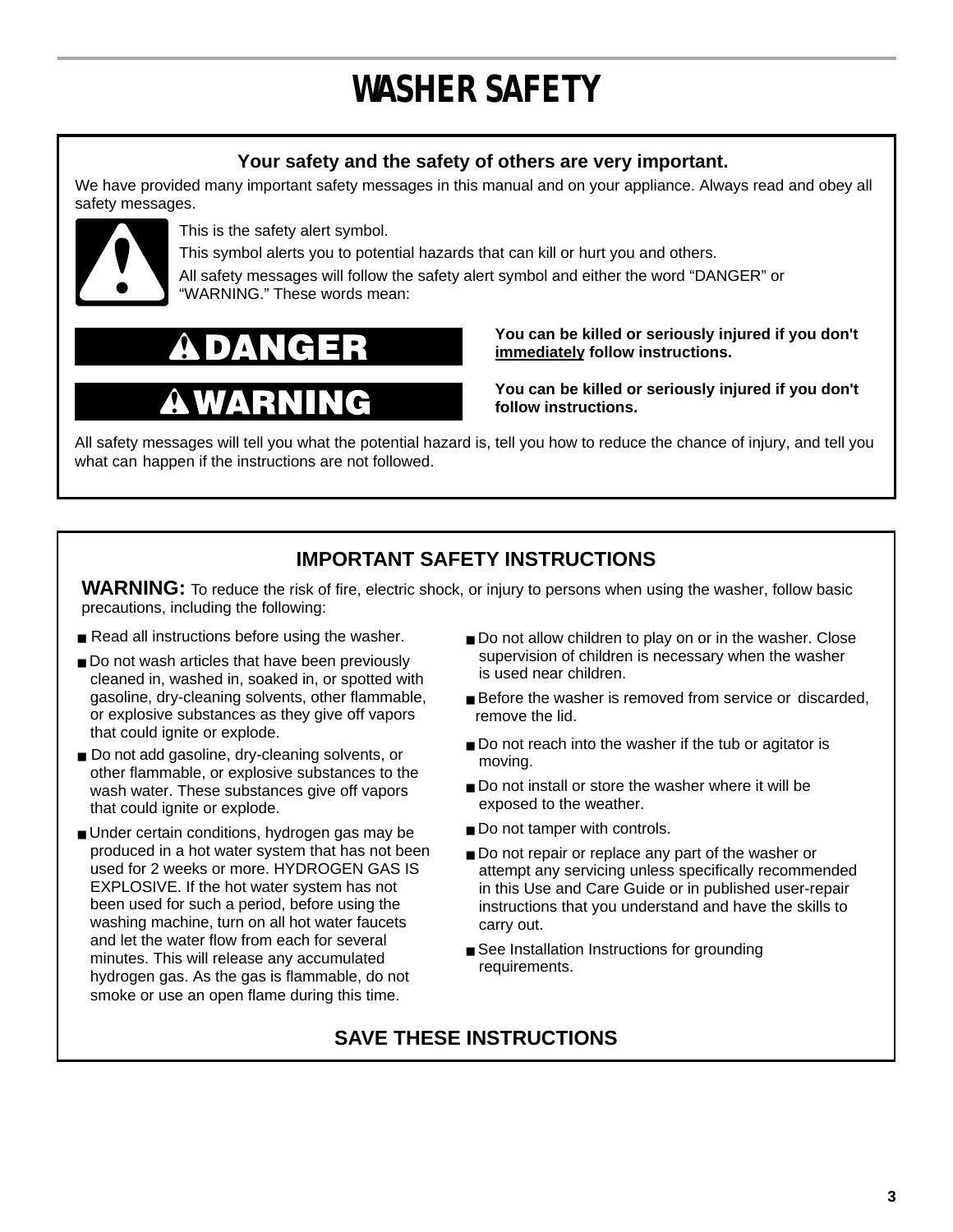## **PARTS AND FEATURES**

This manual covers several different models. The washer you have purchased may have some or all of the parts and features listed below.



- **1.** Control panel
- **2.** Model and serial number label
- **3.** Agitator
- **4.** Lid
- **5.** Basket
- **6.** Tub

### **Control panel**



Liquid chlorine bleach dispenser MAGIC CLEAN® lint filter Temperature selector Load size selector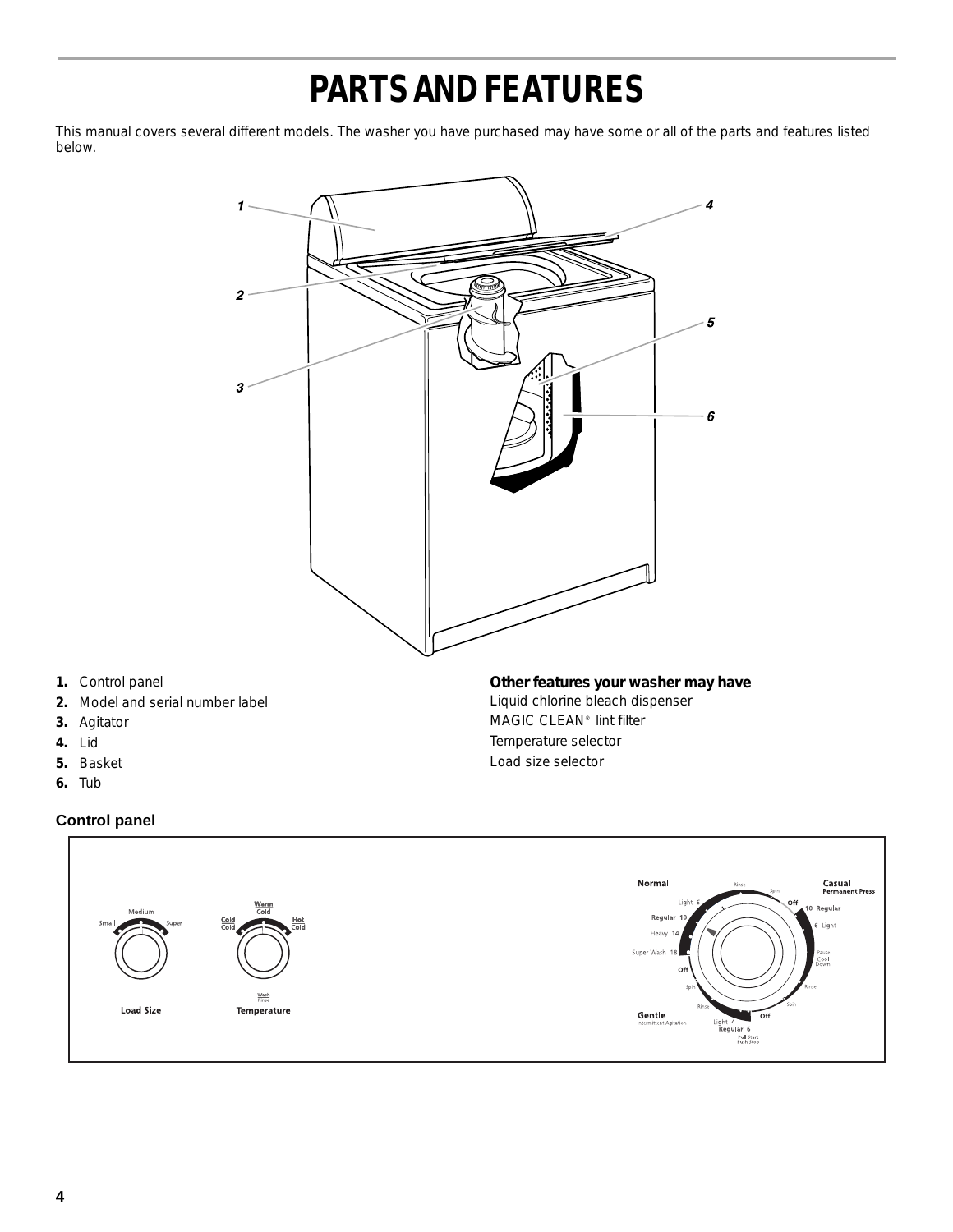## **WASHER USE**

### **Understanding Washer Cycles**

When the Cycle Control knob is set to a number and pulled out, the washer fills (to the selected load size) before agitation and timing start. The washer begins agitating immediately after filling; agitation occurs with the washer lid up or down.

During agitation, the agitator creates a continuous rollover action (on some models) that provides a thorough cleaning of the wash load.



After agitation starts, the Cycle Control knob turns clockwise until it points to an OFF area and the cycle ends.

**NOTE:** The washer pauses briefly throughout each cycle. These pauses are normal for washer operation.



## **Loading**

#### **Loading suggestions**

For these suggested full-sized loads, set the LOAD SIZE selector to the highest load size setting.

#### **SUPER CAPACITY WASHERS**

| <b>Heavy Work Clothes</b><br>3 pair pants<br>3 shirts<br>4 pair jeans                       | 1 coverall<br>1 overall                                   |  |
|---------------------------------------------------------------------------------------------|-----------------------------------------------------------|--|
| <b>Delicates</b><br>3 camisoles<br>1 quilted robe<br>4 slips<br>4 panties                   | 2 bras<br>2 nighties<br>1 baby's dress                    |  |
| Towels<br>10 bath towels<br>10 hand towels                                                  | 14 wash cloths<br>1 bath mat                              |  |
| Mixed Load<br>3 double sheets<br>4 pillowcases<br>8 T-shirts<br>6 pair shorts               | 2 shirts<br>2 blouses<br>8 handkerchiefs                  |  |
| <b>EXTRA LARGE CAPACITY WASHERS</b>                                                         |                                                           |  |
|                                                                                             |                                                           |  |
| <b>Heavy Work Clothes</b><br>2 pair pants<br>3 shirts                                       | 3 pair jeans<br>1 coverall                                |  |
| <b>Delicates</b><br>3 camisoles<br>4 slips<br>4 panties                                     | 2 bras<br>2 nighties                                      |  |
| Towels<br>8 bath towels<br>8 hand towels                                                    | 10 wash cloths<br>1 bath mat                              |  |
| <b>Mixed Load</b><br>2 double sheets or<br>1 king size sheet<br>4 pillowcases<br>6 T-shirts | 6 pair shorts<br>2 shirts<br>2 blouses<br>6 handkerchiefs |  |

### **Normal Washer Sounds**

Your new washer may make sounds your old one didn't. Because the sounds might be unfamiliar, you may be concerned about them. These sounds are normal.

#### **During washing**

When you select a small load size setting, your washer has a lower water level. This can cause a clicking sound from the upper part of the agitator.

#### **During drain**

If water is drained quickly from your washer (depending on your installation), you may hear air being pulled through the pump during the end of draining.

#### **After drain and before spin**

When the cycle changes from draining to spinning, you may hear gears engaging.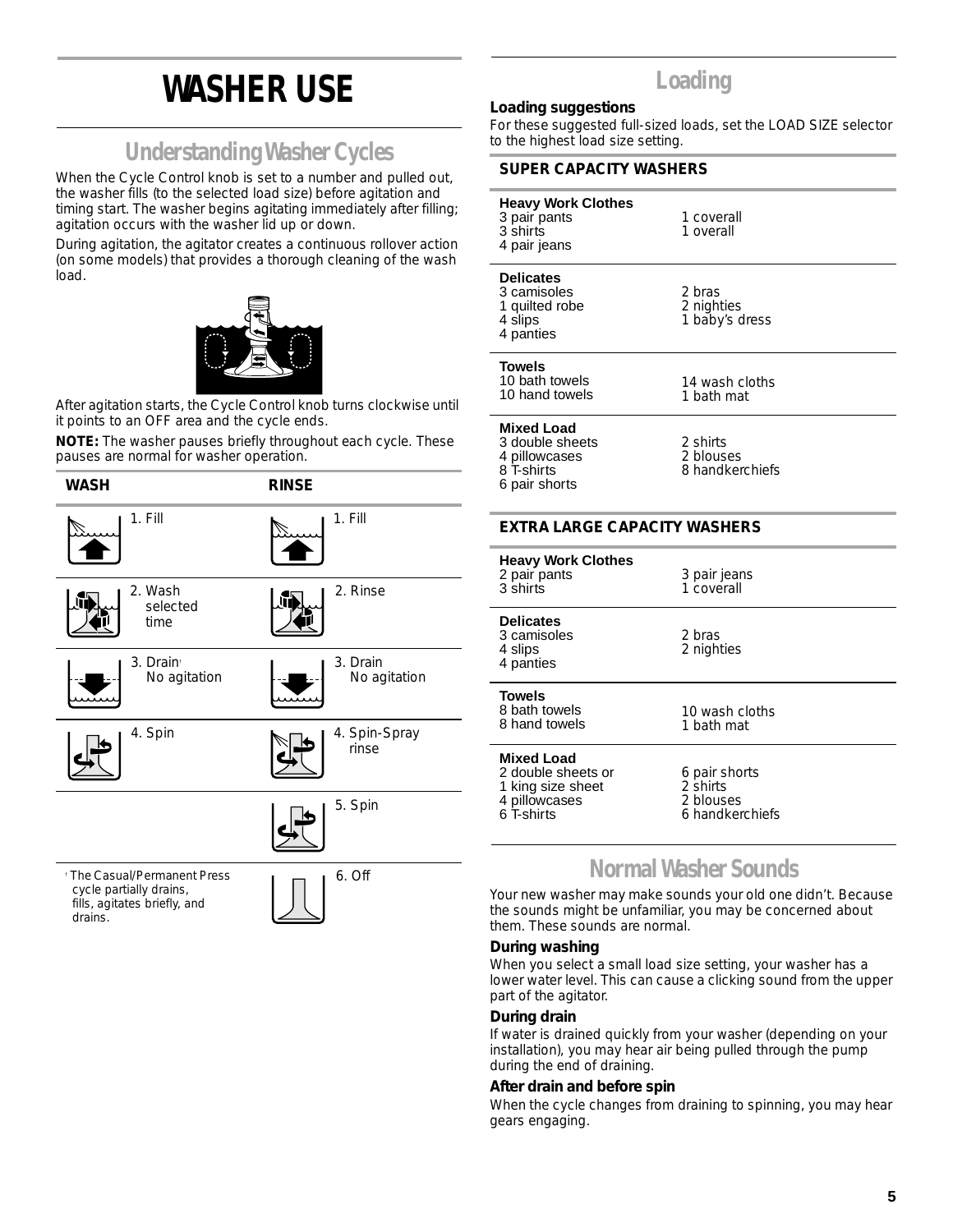

**Never place items in the washer that are dampened with gasoline or other flammable fluids.**

**No washer can completely remove oil.**

**Do not dry anything that has ever had any type of oil on it (including cooking oils).**

**Doing so can result in death, explosion, or fire.**



**Electrical Shock Hazard**

**Plug into a grounded 3 prong outlet.**

**Do not remove ground prong.**

**Do not use an adapter.**

**Do not use an extension cord.**

**Failure to follow these instructions can result in death, fire, or electrical shock.**

**1.** Measure detergent and pour it into the washer. If desired, add powdered or liquid color safe bleach. Add extra detergent for the Super Wash cycle.



Drop a sorted load of clothes loosely into your washer.

- Load evenly to maintain washer balance. Mix large and small items.
- Items should move easily through the wash water. Overloading can cause poor cleaning.
- To reduce wrinkling of permanent press clothes and some synthetic knits, use a large load size to provide more space (see step 4).

**2.** (OPTIONAL STEP) Pour measured **liquid chlorine bleach** into the liquid chlorine bleach dispenser (on some models). Bleach will be diluted automatically during the wash part of the cycle.



- Never use more than 1 cup (250 mL) for a full load. Use less with a smaller load size.
- Follow the manufacturer's directions for safe use.
- To avoid spilling, use a cup with a pouring spout. Do not let bleach splash, drip, or run down into the washer basket.
- Use only liquid chlorine bleach in this dispenser.

**NOTE:** On models without a bleach dispenser, see "Adding Liquid Chlorine Bleach."

- **3.** Close the washer lid.
- **4.** Turn the LOAD SIZE selector (on some models) to the correct setting for your wash load and the type of fabric being washed.



- Choose a load size that allows the load to move freely for best fabric care. See "Loading".
- You may change the load size selection after the washer has started filling by turning the selector to a different setting.
- **5.** Set the TEMPERATURE selector (on some models) to the correct setting for the type of fabric and soils being washed. Use the warmest water safe for fabric. Follow garment label instructions.

**NOTE:** On models with temperature selections in the Cycle Control knob, see "Cycle Time and Temperature Options" in the "Selecting A Cycle and Time" section.

| Water Temp                                                            | Use For                                         |
|-----------------------------------------------------------------------|-------------------------------------------------|
| Hot<br>$111^{\circ}$ F (44 $^{\circ}$ C)<br>or above                  | Whites and pastels<br>Heavy and greasy soils    |
| Warm<br>$90^{\circ} - 110^{\circ}$ F<br>$(32^{\circ} - 43^{\circ}C)$  | <b>Bright colors</b><br>Moderate to light soils |
| Cold<br>$70^{\circ}$ -90 $^{\circ}$ F<br>$(21^{\circ} - 32^{\circ}C)$ | Colors that bleed or fade<br>Light soils        |

**NOTE:** In wash water temperatures colder than 70ºF (21ºC), detergents do not dissolve well. Soils can be difficult to remove. Some fabrics can retain wear wrinkles and have increased pilling (the formation of small lint-like balls on the surface of garments).

**6**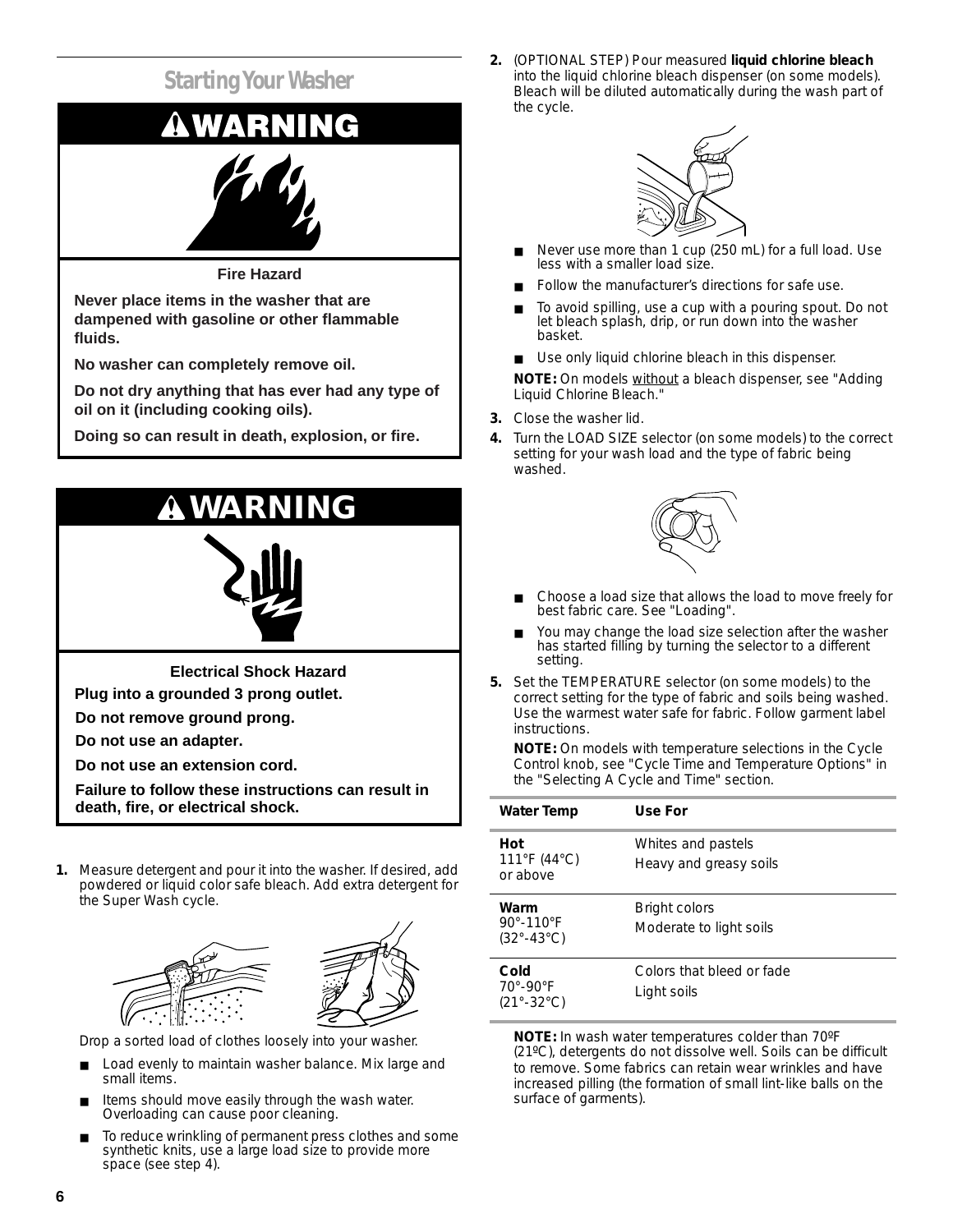**6.** Push in the Cycle Control knob and turn it clockwise to the wash cycle you want. Reduce the wash time when using a small load size setting. See "Selecting a Cycle and Time."



Pull out the Cycle Control knob to start the washer.

To stop or restart your washer

- To stop the washer at any time, push in the Cycle Control knob.
- To **restart** the washer, close the lid (if open) and pull out the Cycle Control knob.
- **7.** (OPTIONAL STEP) If desired, add measured liquid fabric softener to the final rinse water. See "Adding Liquid Fabric Softener."

### **Selecting a Cycle and Time**

This section describes the available wash cycles and will help you make the best cycle selections for your wash loads. Each cycle is designed for different types of fabric and soil levels.

- The washer pauses briefly throughout each cycle. These pauses are normal. Refer to "Normal Washer Sounds" to learn more about the sounds you may hear during a wash cycle.
- Refer to "Understanding Washer Cycles" to learn what happens during a wash cycle.

**NOTE:** This manual covers several different models. The washer you purchased will not have all of the cycles described.



#### **Normal cycle**

This cycle features high-speed agitation for maximum cleaning, and high-speed spin to shorten drying time. Select up to 14 minutes of wash time, depending on your model, to clean large loads of sturdily constructed fabrics that are heavily soiled. For lightly soiled cottons and linens, use the shortest time setting.

**Super Wash -** Select the 18-minute Super Wash feature to wash heavily soiled loads that need maximum soil removal. Use two times the recommended amount of detergent for this cycle.

#### **Casual/Permanent Press cycle**

This cycle features a cool-down rinse to minimize wrinkling of permanent press blends and synthetic fabrics. Select 6 to 10 minutes of wash time to clean lightly to moderately soiled loads.

#### **Gentle cycle**

This cycle features a series of brief agitations and soaks, followed by a short spin. Select up to 6 minutes of wash time to gently clean special-care items that are lightly or moderately soiled.

#### **Delicates cycle**

This cycle features a series of brief agitations and soaks, followed by a short spin. Use this cycle to clean delicate items and washable knits that are lightly to moderately soiled.

**Cycle Time and Temperature Options** 

Some models have the water temperature included in the cycle selections of the Cycle Control knob.



#### **Selecting different time and temperature combinations:**

To select different wash time and temperature combinations, first select the water temperature (Hot, Warm or Cold), then turn to the new wash time. For example, for 14 minutes of wash time in the Normal cycle with Cold water:

- **1.** Push in the Cycle Control knob, and turn it clockwise to the Cold setting.
- **2.** Pull out the Cycle Control knob and allow washer to fill.
- **3.** When the washer has filled, push in and turn the Cycle Control knob to 14 minutes of wash time.
- **4.** Pull out the Cycle Control knob to start washer.

### **Rinse and Spin**

When using extra detergent for heavily soiled clothes, or washing special-care items, you may find an extra rinse and spin is needed.

- **1.** Push in the Cycle Control knob and turn it clockwise to any of the Rinse settings.
- **2.** Pull out the Cycle Control knob. The washer fills to the selected load size, agitates, drains, and spins.

### **Drain and Spin**

A drain and spin may help shorten drying times for some heavy fabrics or special-care items by removing excess water.

- **1.** Push in the Cycle Control knob and turn it clockwise to any of the Spin settings.
- **2.** Pull out the Cycle Control knob. The washer drains, then spins.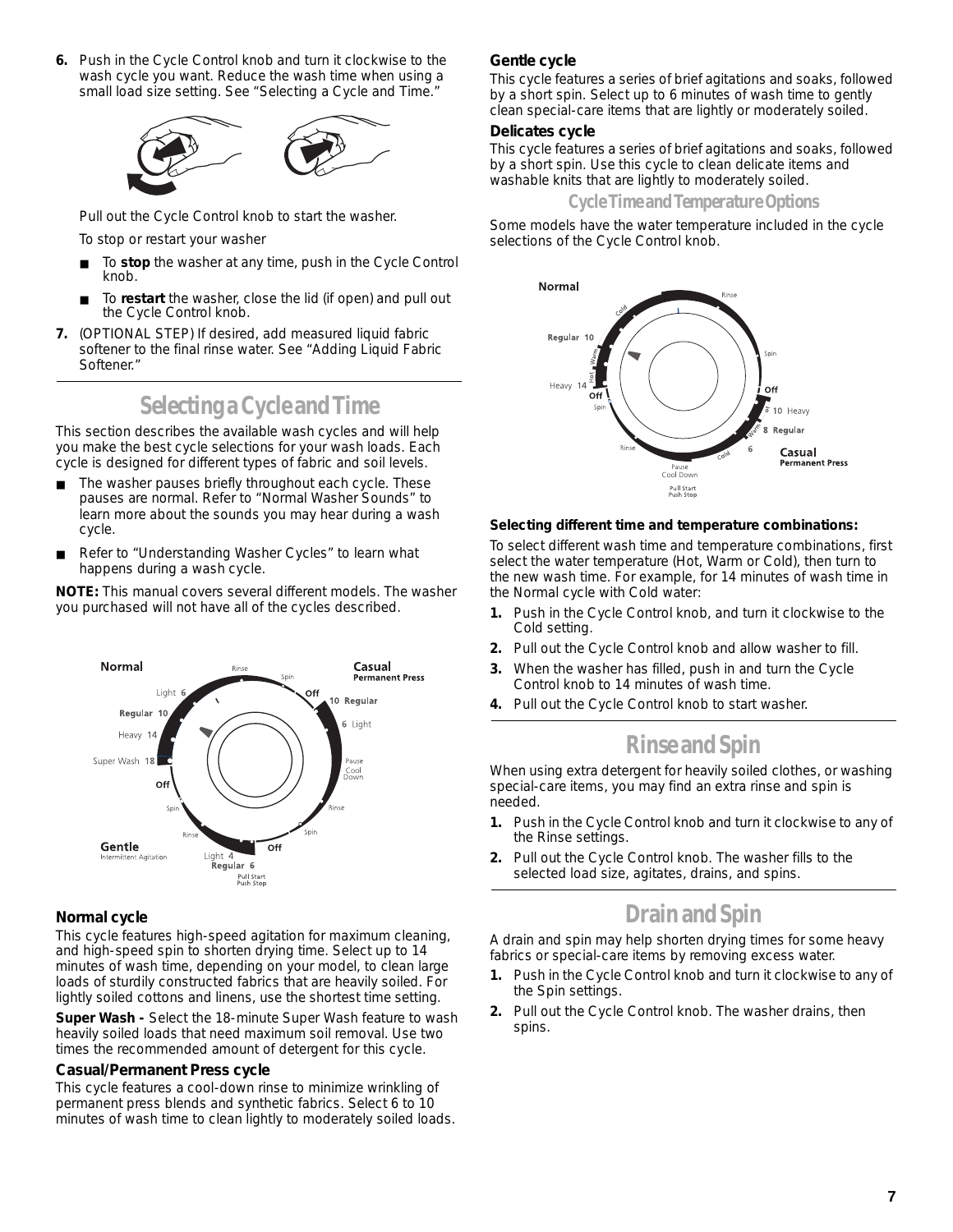## **Adding Liquid Chlorine Bleach**

Always measure liquid chlorine bleach. Do not guess. Never use more than 1 cup (250 mL) for a full load. Follow manufacturer's directions for safe use. Use a cup with a pouring spout to avoid spilling.

- **1.** Let the washer fill and begin agitating the load.
- **2.** Add bleach to the wash cycle so it can be removed in the rinse cycle. Pour bleach around the agitator, not directly on the load.
	- Follow directions on the care labels. Do not use chlorine bleach on wool, silk, spandex, acetates, or some flameretardant fabrics.
	- When soaking with chlorine bleach, add detergent to soak water.

**NOTE:** Undiluted bleach will damage any fabric it touches. The damage appears as rips, holes, tears, or color loss and may not show up until several washings later.

### **Adding Liquid Fabric Softener**

Always dilute fabric softener with ½ to 1 cup (125 to 250 mL) warm water. Undiluted fabric softener can stain fabrics.

- Add diluted fabric softener only in the final rinse.
- Fabric softener should not be mixed with other laundry products. Greasy stains can form. To remove greasy stains, wet the stain and rub with liquid detergent or a bar of soap. Rewash.
- Too much fabric softener can make some items (diapers and towels) nonabsorbent. If this happens, use less fabric softener, or do not use it every time.

### **Self-Cleaning Lint Filter**

Your washer has a self-cleaning lint filter at the bottom of the basket. Wash and rinse water flow over the filter during agitation, separating the lint from the water. The lint spins out of the system during the spin part of the cycle.



If your washer drains into a tub, remove any lint collected in the tub or strainer.

## **WASHER CARE**

### **Cleaning Your Washer**

#### **Cleaning the exterior**

Use a soft, damp cloth or sponge to wipe up any spills such as detergent or bleach. Occasionally wipe the outside of your washer to keep it looking new.

#### **Cleaning the interior**

Clean your washer interior by mixing 1 cup (250 mL) of chlorine bleach and 2 cups (500 mL) of detergent. Pour this into your washer and run it through a complete cycle using hot water. Repeat this process if necessary.

**NOTE:** Remove any hard water deposits using only cleaners labeled as washer safe.

### **Water Inlet Hoses**

Replace inlet hoses after five years of use to reduce the risk of hose failure. Periodically inspect and replace inlet hoses if bulges, kinks, cuts, wear or leaks are found.

When replacing your inlet hoses, mark the date of replacement on the label with a permanent marker.

### **Vacation, Storage, and Moving Care**

Install and store your washer where it will not freeze. Because some water may stay in the hoses, freezing can damage your washer. If storing or moving your washer during freezing weather, winterize it.

#### **Non-use or vacation care**

Operate your washer only when you are at home. If you will be on vacation or not using your washer for an extended period of time, you should:

- Unplug washer or disconnect power.
- Turn off the water supply to the washer. This helps avoid accidental flooding (due to a water pressure surge) while you are away.

#### **To winterize washer**

- **1.** Shut off both water faucets.
- **2.** Disconnect and drain water inlet hoses.
- **3.** Put 1 quart (1 L) of R.V.-type antifreeze in the basket.
- **4.** Run washer on a drain and spin setting (see "Drain and Spin") for about 30 seconds to mix the antifreeze and water.
- **5.** Unplug washer or disconnect power.

#### **To use washer again**

- **1.** Flush water pipes and hoses.
- **2.** Reconnect water inlet hoses.
- **3.** Turn on both water faucets.
- **4.** Plug in washer or reconnect power.
- **5.** Run the washer through a complete cycle with 1 cup (250 mL) of detergent to clean out antifreeze.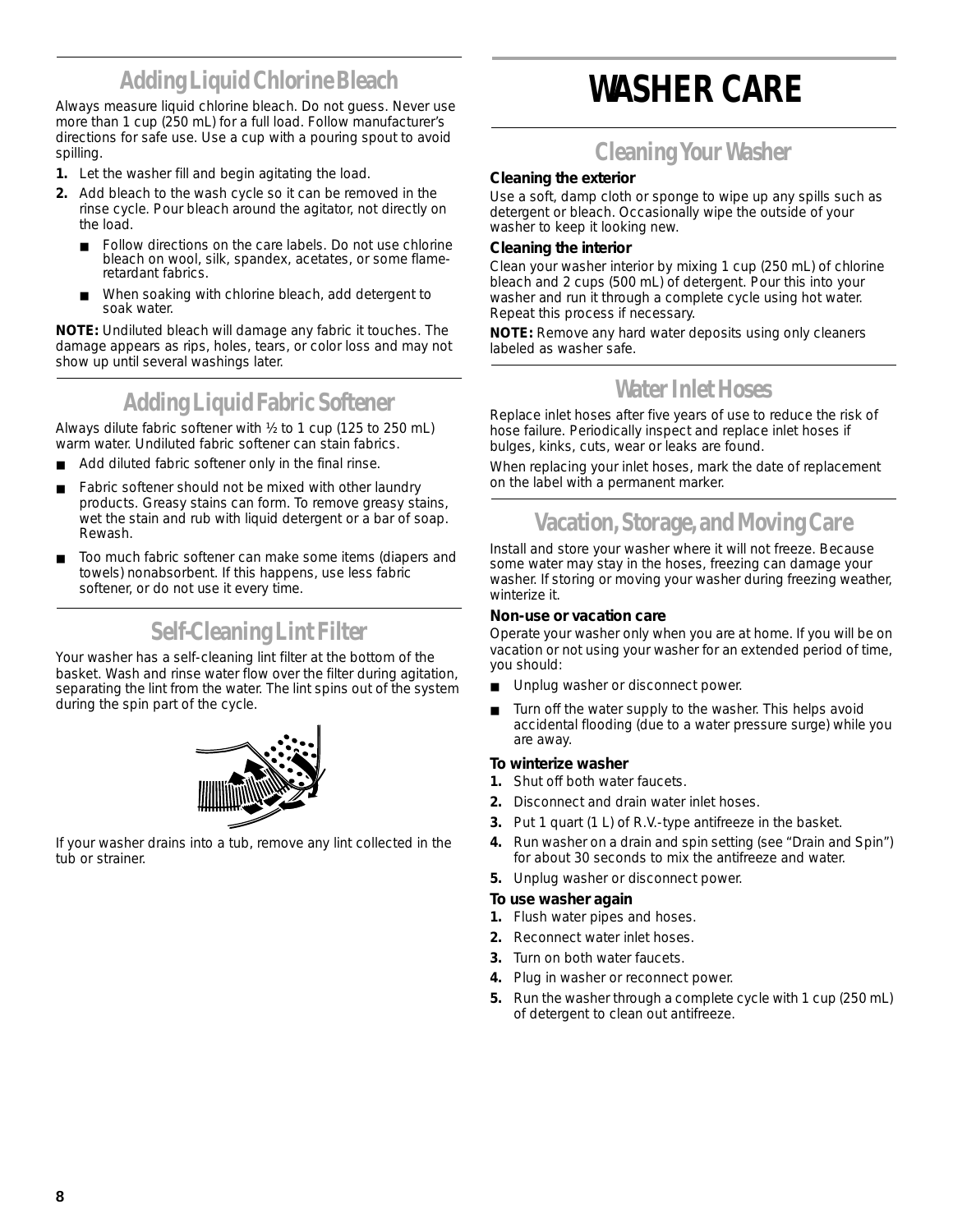## **TROUBLESHOOTING**

**First try the solutions suggested here and possibly avoid the cost of a service call...**

#### **Washer won't fill, rinse or agitate**

#### **Check the following:**

Is the power cord plugged into a grounded 3 prong outlet?

Is the indicator on the Cycle Control knob properly lined up with a cycle? Turn the Cycle Control knob to the right slightly and pull to start.

Are the water inlet valve screens clogged?

Are both the hot and cold water faucets turned on?

Is the water inlet hose kinked?

Does the water level seem too low, or does the washer **appear to not fill completely?**

The top of the agitator is much higher than the highest water level. This creates a perception that the washer is not filling completely. This is normal.

#### **Washer stops**

#### ■ **Check the following:**

Is the power cord plugged into a grounded 3 prong outlet?

Is the indicator on the Cycle Control knob properly lined up with a cycle? Turn the Cycle Control knob to the right slightly and pull to start.

Are the water inlet valve screens clogged?

Are both the hot and cold water faucets turned on?

Is the water inlet hose kinked?

- **Is there power at the plug?** Check your electrical source or call an electrician.
- Has a fuse blown or is the circuit breaker open? If problem continues, call an electrician.
- Are you using an extension cord? Do not use an extension cord.
- Is the washer in a normal pause in the Casual/Permanent **Press (or Hand Washables) cycle?** The washer pauses for about 2 minutes in the Casual/ Permanent Press cycle**.** Allow the cycle to continue.

The Hand Washables cycle (on some models) features periods of agitation and soak.

■ **Is the washer overloaded?** Wash smaller loads.

#### **Washer won't drain or spin**

- **Is the drain hose clogged, or the end of the drain hose more than 72 inches (183 cm) above the floor?** See the Installation Instructions for proper installation of drain hose.
- **Is the lid open?** The lid must be closed during operation.
- **Is there excessive sudsing?** Always measure detergent. Follow manufacturer's directions. If you have very soft water, you might need to use less detergent.

**Is your voltage low?** 

Check your electrical source or call an electrician. Do not use an extension cord.

#### **Washer continues to fill or drain, or the cycle seems stuck**

Is the top of drain hose lower than the water level in **washer?**

The top of the hose must be higher than the water level in the washer for proper operation. See the Installation Instructions.

Does the drain hose fit too tightly in the standpipe, or is it **taped to the standpipe?** The drain hose should be loose yet fit securely. Do not seal the drain hose with tape. The hose needs an air gap. See the Installation Instructions.

#### **Washer makes noise**

**Is the load balanced and the washer level?** The wash load should be balanced and not overloaded.

The washer must be level. The front feet should be properly installed and the nuts tightened. Reset the rear leveling legs (if needed). See the Installation Instructions.

Did you completely remove the yellow shipping strap with **cotter pins?**

See the Installation Instructions.

Are the gears engaging after the drain and before spin, or **is the upper part of agitator clicking during wash?** These are normal washer noises.

#### **Washer leaks**

- **Check the following:** Are the fill hoses tight? Are the fill hose washers properly seated? Is the drain hose clamp properly installed? See the Installation Instructions.
- Is the sink or drain clogged? Sink and standpipe must be able to handle 17 gallons (64 L) of water per minute.
- **Is water deflecting off the tub ring or the load?** Center the tub before starting the washer.

The wash load should be balanced and not overloaded. The fill or spray rinses can deflect off the load.

The washer must be level. The front feet should be properly installed and the nuts tightened. Reset the rear leveling legs (if needed). See the Installation Instructions.

#### **Check household plumbing for leaks.**

#### **Washer basket is crooked**

- Was the washer basket pulled forward during loading? The wash load should be balanced and not overloaded. Push the basket to the center before starting wash.
- **Is the load balanced and the washer level?** The wash load should be balanced and not overloaded.

The washer must be level. The front feet should be properly installed and the nuts tightened. Reset the rear leveling legs (if needed). See the Installation Instructions.

The washer basket moves while washing. This is normal.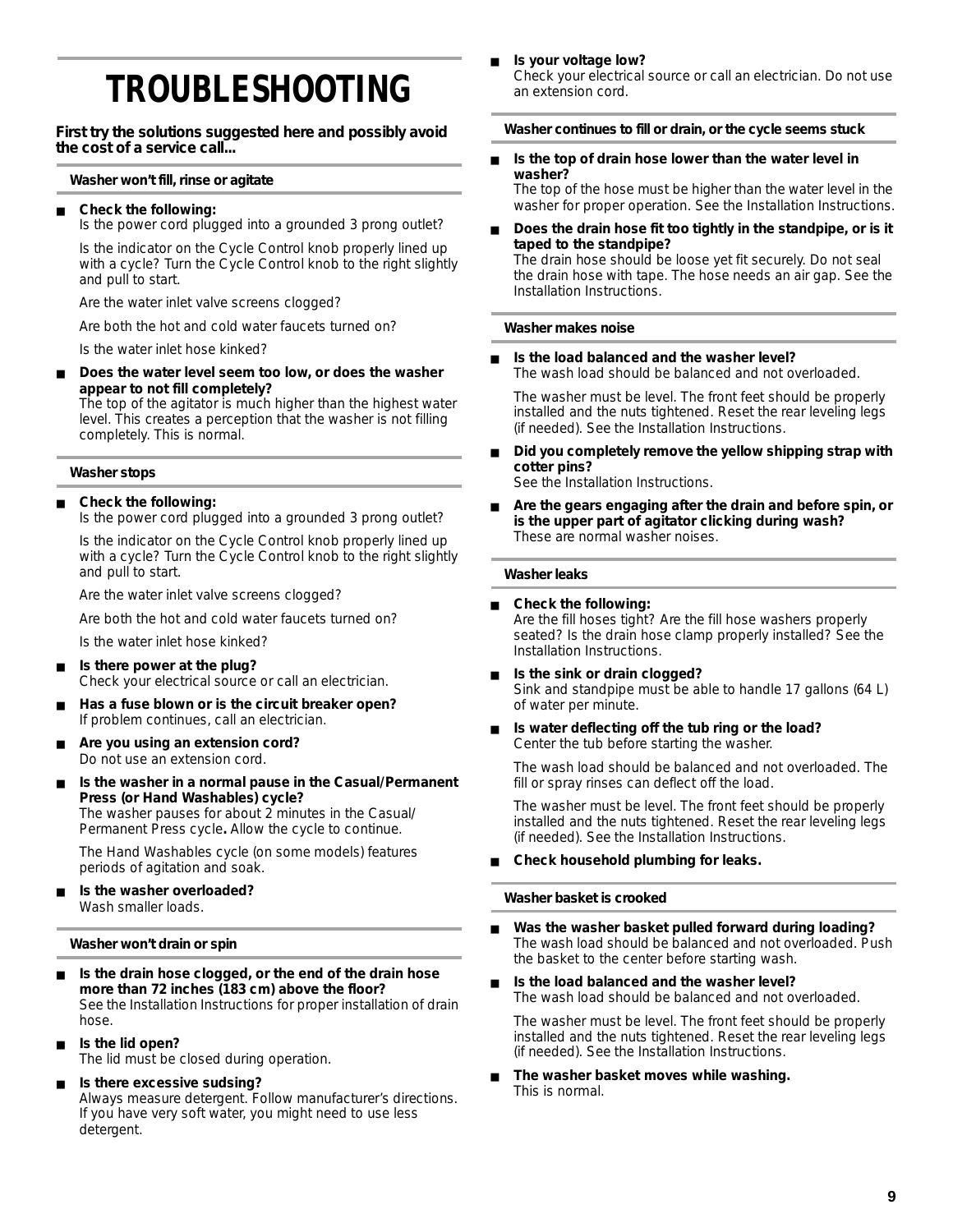#### **Agitator operation**

The top of the agitator is loose, or moves in only one **direction.** This is normal.

**Dispensers clogged or bleach leaking**

Did you follow the manufacturer's directions when adding **detergent and fabric softener to the dispensers**? Measure detergent and fabric softener. Carefully pour into the dispensers. Wipe up all spills.

Dilute fabric softener in the fabric softener dispenser.

■ **Did you put powdered or color-safe bleach in the liquid chlorine bleach dispenser?** Add powdered or liquid color-safe bleach directly to the basket. Do not use the chlorine bleach dispenser for colorsafe bleach.

#### **Load too wet**

- Did you use the right cycle for the load being washed? Select a cycle with a higher spin speed (if available).
- **Did you use a cold rinse?** Cold rinses leave loads wetter than warm rinses. This is normal.

#### **Residue or lint on load**

- **Did you sort properly?** Sort lint givers (towels, chenille) from lint takers (corduroy, synthetics). Also sort by color.
- **Did you overload the washer?** The wash load must be balanced and not overloaded. Lint can be trapped in the load if overloaded. Wash smaller loads.
- **Check the following:**

Was paper or tissue left in the pockets?

Did you use enough detergent? Follow manufacturer's directions. Use enough detergent to hold the lint in the water.

Is your water colder than 70°F (21°C)? Wash water colder than 70°F (21°C) may not completely dissolve the detergent.

#### **Stains on load**

Did you follow the manufacturer's directions when adding **detergent and fabric softener?**

Measure detergent and fabric softener. Use enough detergent to remove soil and hold it in suspension.

Dilute fabric softener and add to the rinse portion of a cycle only. Do not drip fabric softener on clothes.

- Is there above average iron (rust) in water? You may need to install an iron filter.
- Did you properly sort the load? Sort dark clothes from whites and lights.
- **Did you unload the washer promptly?** To avoid dye transfer, unload the washer as soon as it stops.

#### **Load is wrinkled**

- **Did you unload the washer promptly?** Unload the washer as soon as it stops.
- Did you use the right cycle for the load being washed? Use the Casual/Permanent Press cycle or another cycle with low spin speeds (if available) to reduce wrinkling.
- **Did you overload the washer?** The wash load must be balanced and not overloaded. Loads should move freely during washing.
- Was the wash water warm enough to relax wrinkles, or **are you using warm rinses?** If safe for the load, use warm or hot wash water. Use cold rinse water.
- Are the hot and cold water hoses reversed? Check to be sure the hot and cold water hoses are connected to the right faucets. See the Installation Instructions.

#### **Load is tangled or twisted**

- **Did you overload the washer?** The wash load must be balanced and not overloaded. Loads should move freely during washing.
- **Did you wrap items around the agitator?** Drop items loosely into the washer. Do not wrap items around the agitator.

#### **Gray whites, dingy colors**

- **Did you properly sort the load?** Dye transfer can occur when mixing whites and colors in a load. Sort dark clothes from whites and lights.
- Was the wash temperature too low? Use hot or warm washes if safe for the load. Hot water should be at least 111°F (44°C) to clean heavy or greasy soils.
- Did you use enough detergent, or do you have hard **water?**
	- Use more detergent for washing heavy soils in cold or hard water.
- Are the hot and cold water hoses reversed? Check to be sure the hot and cold water hoses are connected to the right faucets. See the Installation Instructions.

#### **Garment damage**

#### **Check the following:** Were sharp items removed from pockets before washing? Empty pockets, zip zippers, snap or hook fasteners before washing.

Were strings and sashes tied to prevent tangling?

Were items damaged before washing? Mend rips and broken threads in seams before washing.

- **Did you overload the washer?** The wash load must be balanced and not overloaded. Loads should move freely during washing.
- **Did you properly add chlorine bleach?** Do not pour chlorine bleach directly on load. Wipe up bleach spills. Undiluted bleach will damage fabrics.
- Did you follow the manufacturer's care label instructions?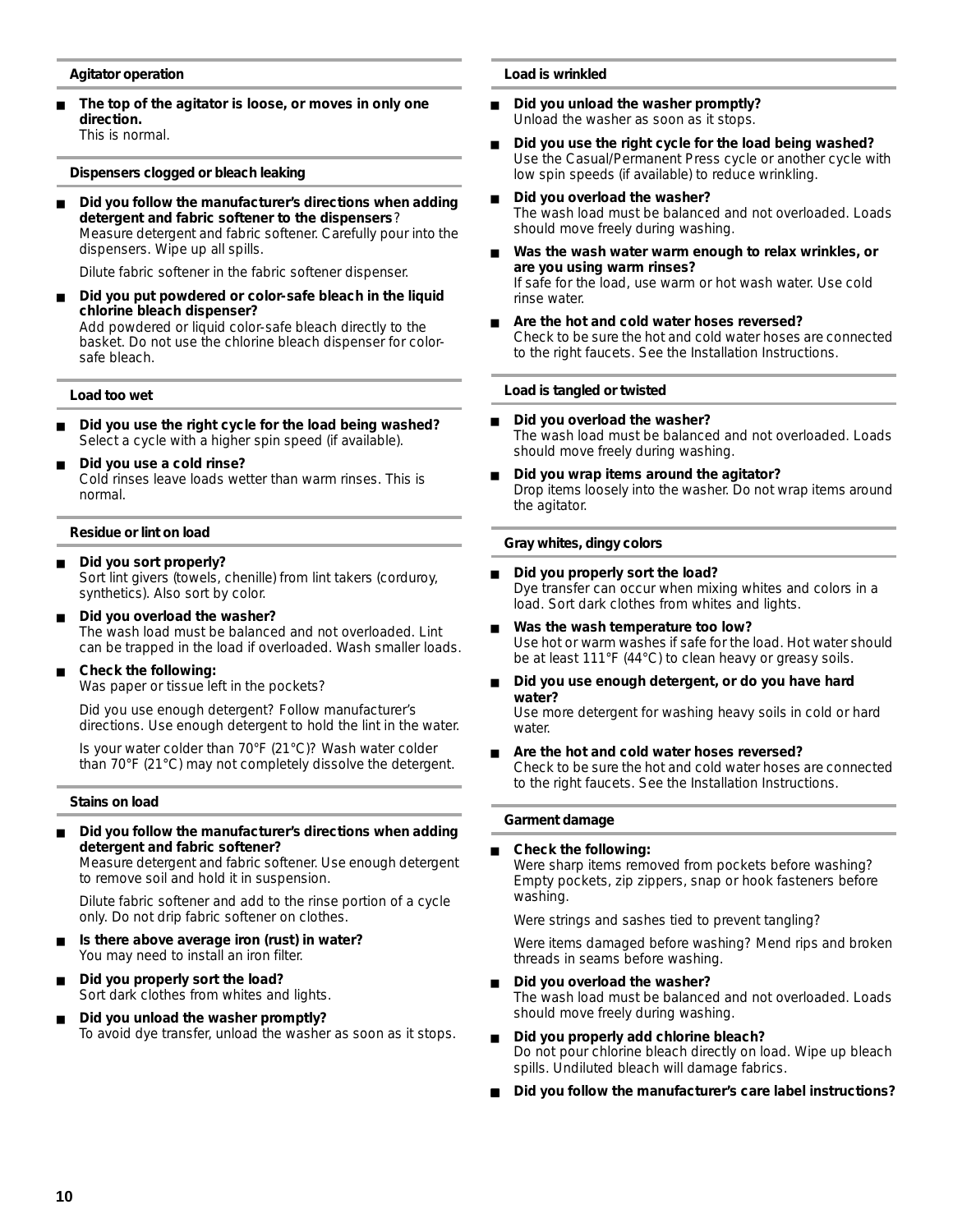# **ASSISTANCE OR SERVICE**

Before calling for assistance or service, please check "Troubleshooting." It may save you the cost of a service call. If you still need help, follow the instructions below.

When calling, please know the purchase date and the complete model and serial number of your appliance. This information will help us to better respond to your request.

#### **If you need replacement parts**

If you need to order replacement parts, we recommend that you only use FSP® factory specified parts. These parts will fit right and work right because they are made with the same precision used to build every new WHIRLPOOL® appliance.

#### **To locate FSP replacement parts in your area:**

In the U.S.A., call the Customer Interaction Center at **1-800-253-1301**, or your nearest designated service center.

In Canada, call **1-800-807-6777**, or your nearest designated service center.

### **In the U.S.A.**

Call the Whirlpool Customer Interaction Center toll free: **1-800-253-1301.**

#### **Our consultants provide assistance with:**

- Features and specifications on our full line of appliances
- Installation information
- Use and maintenance procedures
- Accessory and repair parts sales
- Specialized customer assistance (Spanish speaking, hearing impaired, limited vision, etc.)
- Referrals to local dealers, repair parts distributors, and service companies

Whirlpool designated service technicians are trained to fulfill the product warranty and provide after-warranty service anywhere in the United States.

To locate the Whirlpool designated service company in your area, you can also look in your telephone directory Yellow Pages.

#### **For further assistance**

If you need further assistance, you can write to Whirlpool Corporation with any questions or concerns at:

Whirlpool Brand Home Appliances Customer Interaction Center c/o Correspondence Dept. MD 8020 553 Benson Road Benton Harbor, MI 49022-2400

Please include a daytime phone number in your correspondence.

### **In Canada**

Call the Inglis Limited Customer Interaction Center toll free: **1-800-461-5681** 8:30 a.m. - 5:30 p.m. (EST).

#### **Our consultants provide assistance with:**

- Features and specifications on our full line of appliances
- Referrals to local dealers

#### **For service in Canada**

Call **1-800-807-6777.** Inglis designated service technicians are trained to fulfill the product warranty and provide after-warranty service anywhere in Canada.

#### **For further assistance**

If you need further assistance, you can write to Inglis Limited with any questions or concerns at:

Customer Interaction Center Inglis Limited 1901 Minnesota Court Mississauga, Ontario L5N 3A7

Please include a daytime phone number in your correspondence.

#### **Gearcase assembly covered by your warranty**